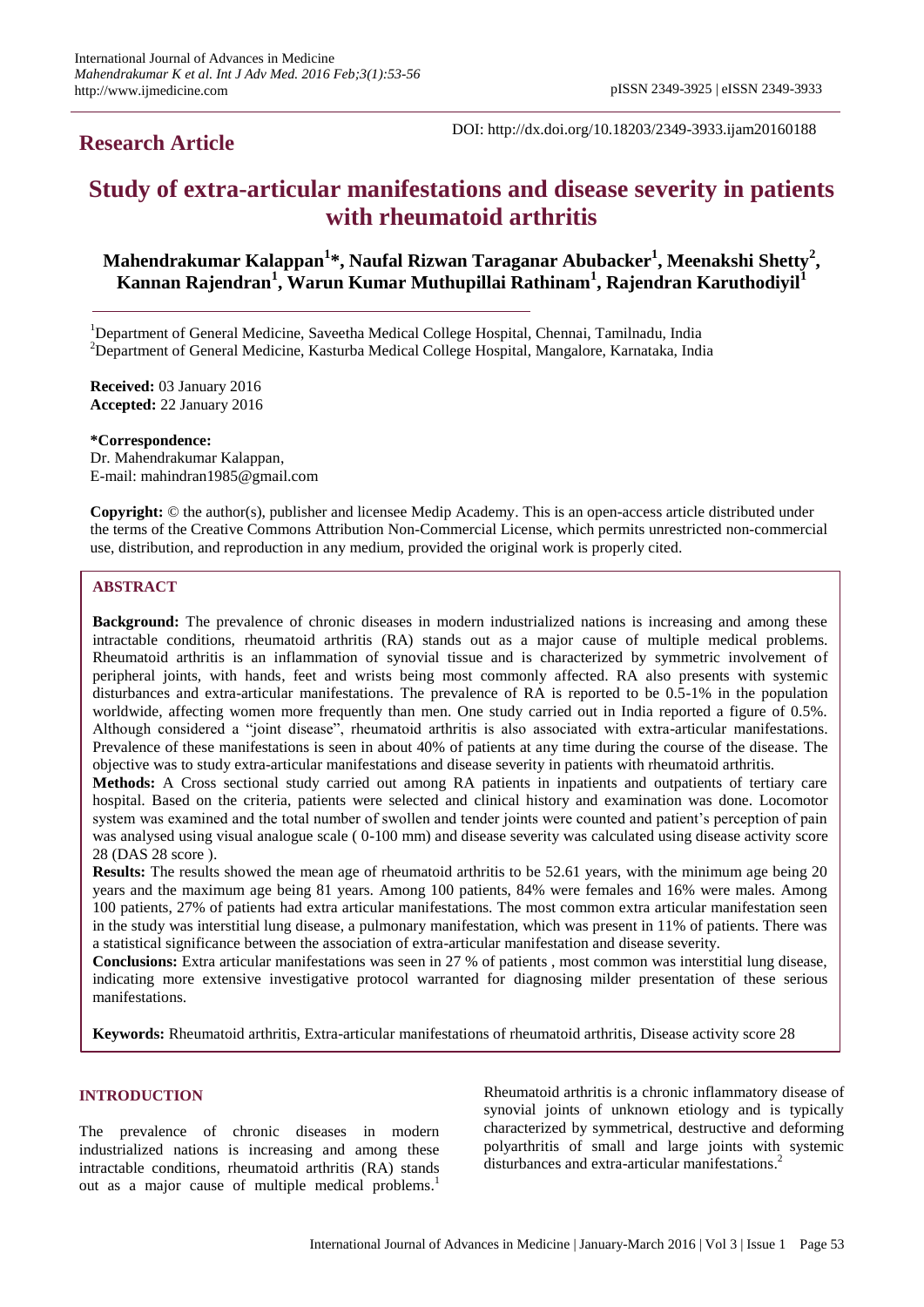Rheumatoid arthritis is an autoimmune disorder with a worldwide prevalence of 1-2% women affected two to three times more commonly than men.<sup>3</sup> One study carried out in India reported figure of 0.5%. The main risk factors for the disease include genetic susceptibility, sex and age, smoking, infectious agents, hormonal, dietary, socioeconomic, and ethnic factors. Most of these factors are likely to be associated with both disease occurrence and severity. There is a definite familial tendency and a female dominance. The mean age at onset is 35-50 years.

RA is a potentially disabling disease and runs an unpredictable course. RA can be classified as early RA (< 24 months), established RA (24 - 60 months) and late RA (> 5 years). There is evidence that disability develops very early in the course of RA, and that the disease may be more amenable to treatment at an early stage.<sup>5</sup>

There is a 'window of opportunity' early in the course of RA, during which period; bulk of disease is caused by medically treatable active inflammation. Effective treatment during this phase gives the best opportunity to improve short term and long term clinical, radiological and functional outcomes. $\frac{6}{3}$ 

The American College of Rheumatology Subcommittee on Rheumatoid Arthritis Guidelines (ACRSRA) recommends that patients with suspected rheumatoid arthritis be referred within three months of presentation for confirmation of diagnosis and initiation of treatment with disease-modifying anti-rheumatic drugs (DMARDs).<sup>7</sup>

Predictors of poor outcomes in the early stages of rheumatoid arthritis include a relatively low functional score early in the disease progression, lower socioeconomic status, lower education level, strong family history of the disease, and early involvement of many joints. Prognosis is worse in patients who have a high ESR or CRP level at disease onset, positive rheumatoid factor, or early radiologic changes.

This study focuses on extra-articular manifestations and assessing the disease severity of rheumatoid arthritis and correlation of both, thereby taking adequate steps in detecting the extra articular manifestation in patients with severe rheumatoid arthritis.

#### **METHODS**

Ethics committee approval was obtained before the start of the study from the Institutional Ethics Committee. Study was done among RA patients in inpatients and outpatients of tertiary care hospital. We included patients with age >16 years and fulfilling ACR criteria for rheumatoid arthritis  $.8$  Age at onset ≤16 years, Arthritis of <6 weeks duration, seronegative spondyloarthritis, Overlap syndromes were excluded from the study. 100 patients were selected. Sampling method is based on nonrandom convenient sampling method. Based on the criteria patients are selected and clinical history and examination was done. Locomotor examination was done and total number of swollen and tender joints were counted and patient"s perception of pain was analyzed using visual analog scale (0-100 mm) and disease severity was calculated using disease activity score 28 (DAS 28 score). $9$ 

DAS28 = 0.56  $\times \sqrt{\text{(tender 28) + 0.28 \times \sqrt{\text{(swollen28) + 0.28 \times \text{``t}}}}$  $0.70 \times \ln(\text{ESR}) + 0.014 \times \text{VAS}$ 

Disease activity was calculated by DAS 28 score<sup>9</sup> and the patient was classified as mild, moderate and severe

DAS 28 score <3.2 Mild DAS 28 score  $= 3.2 - 5.1$  Moderate DAS 28 score > 5.1 Severe

The patients with rheumatoid arthritis without joint manifestations, initially presenting with extra articular manifestation and burnt out disease were classified as not applicable.

The data was collected and descriptive analysis of the data was done using Excel spread sheets and data analysis was done using SPSS version 17 data analyzer. Fisher's exact test was used to find the association between DAS 28 score and other factors.

# **RESULTS**

The baseline characteristics of the study participants are described in Table 1.

Mean age of rheumatoid arthritis among study group was 52.61 yrs., minimum age of 20 and maximum age of 81yrs was observed. No statistical significance between the association of age and disease severity was observed (Table 2).

Among 100 patients 84% were females and 16% were males. No statistical significance was observed between association of sex and disease severity (Table 3).

### **Table 1: Baseline characteristics of the study participants.**

|                             | <b>Mean</b> | <b>SD</b> | 95% CI          |
|-----------------------------|-------------|-----------|-----------------|
| Age (years)                 | 52.61       | 14.45     | $49.74 - 55.48$ |
| Male / Female               | 16/84       |           |                 |
| <b>RA</b> Factor positivity | 72%         |           |                 |
| Duration (years)            | 5.85        | 5.675     | $4.73 - 6.98$   |
| $EMSa$ (hours)              | 2.01        | 0.93      | $1.83 - 2.19$   |
| Tender joints               | 10.84       | 5.89      | $9.66 - 12.01$  |
| <b>Swollen Joints</b>       | 5.14        | 4.27      | $4.29 - 5.99$   |
| $VAS^b$ (mm)                | 45.80       | 18.60     | $42.11 - 49.49$ |
| $ESR$ (mm/hr)               | 46.24       | 28.11     | $40.66 - 51.82$ |
| <b>DAS 28</b>               | 5.44        | 1.44      | $5.15 - 5.73$   |

a: Early Morning Stiffness, b: Visual Analog Score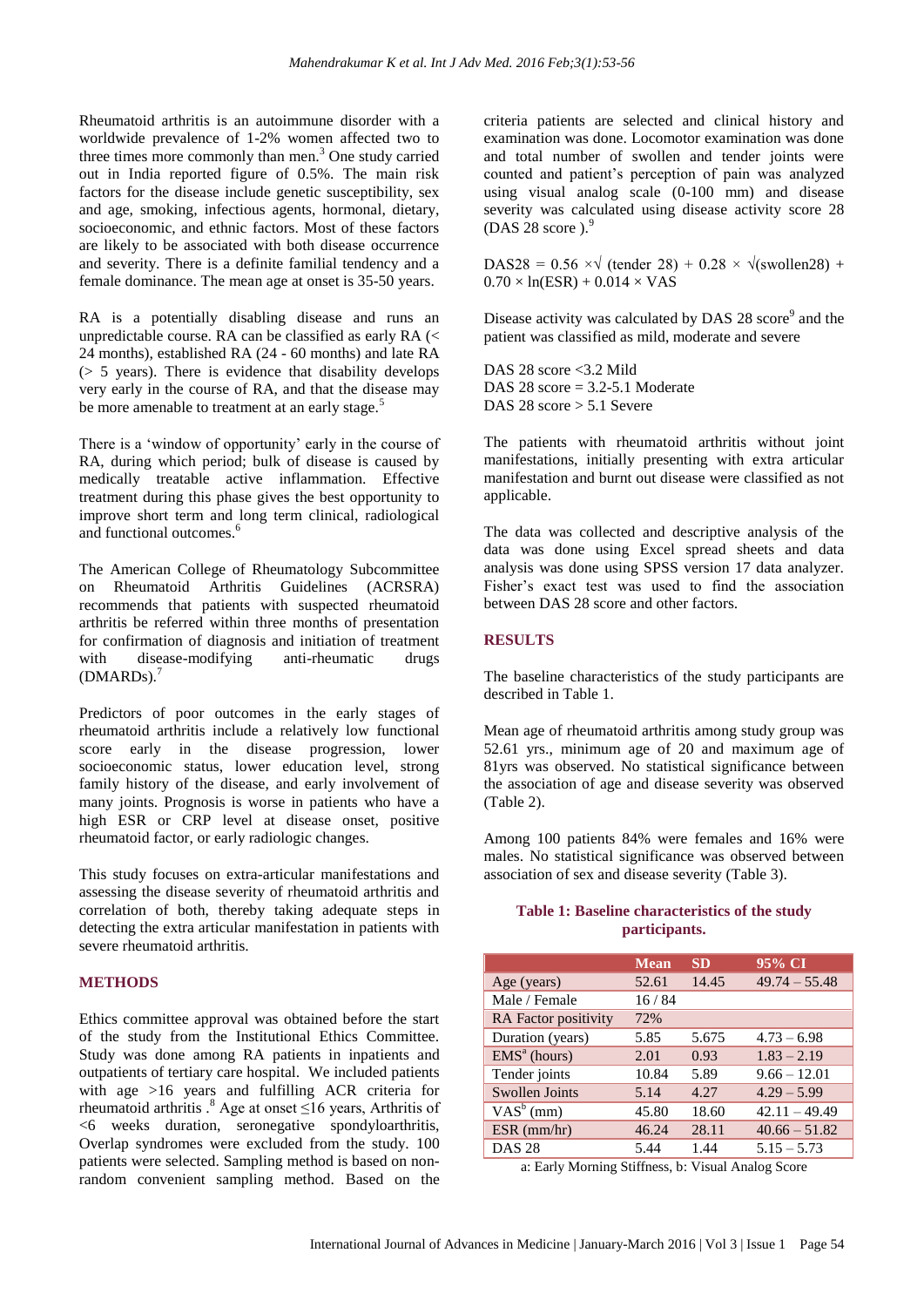Among 100 patients, 27% of patients had extra articular manifestations. The most common was pulmonary manifestation among them interstitial lung disease is seen in 11% of patients. There was statistical significance between the association of extra-articular manifestation and disease severity (Fisher exact test p=0.04, Significant) (Table 4).

Other extra articular manifestations were pleural effusion (2%) and obstructive airway disease (4%) among pulmonary. As a neurological manifestation 4% had peripheral neuropathy and 2% had carpel tunnel syndrome. 5% of patient had anemia as haematological manifestation. 10% of individual had rheumatoid nodule

which was second common manifestation in our study and 1% had vasculitis (Table 5).

### **Table 2: Distribution of the severity of the disease as per the age of the patients.**

|                      | <b>DAS28</b><br>score    | <b>Mean</b> | <b>Standard</b><br>deviation | P<br>value |
|----------------------|--------------------------|-------------|------------------------------|------------|
|                      | Mild                     | 58.50       | 15.681                       |            |
| Age<br>(in<br>years) | Moderate                 | 52.75       | 15.155                       |            |
|                      | Severe                   | 52.22       | 14.404                       | 0.733      |
|                      | <b>Not</b><br>applicable | 48.33       | 9.713                        | (NS)       |
|                      | Total                    | 52.61       | 14.449                       |            |

### **Table 3: Distribution of the severity of the disease as per the sex of the patients.**

|                 | <b>DAS 28 SCORE</b> |          |        |                |                |
|-----------------|---------------------|----------|--------|----------------|----------------|
| <b>SEX</b>      | Mild                | Moderate | Severe | Not applicable | <b>P</b> value |
| Female $(n=84)$ |                     |          |        |                |                |
| Male $(n=16)$   |                     |          |        |                | $0.266$ (NS)   |

NS: statistically not significant

**Table 4: Distribution of the Severity of the disease as per the Extra-articular manifestations.**

| Extra articular         | <b>DAS 28 SCORE</b> |          |        | P value        |                       |
|-------------------------|---------------------|----------|--------|----------------|-----------------------|
| manifestations          | mild                | moderate | severe | Not applicable |                       |
| Hematological $(n = 6)$ |                     |          |        |                |                       |
| Pulmonary ( $n = 13$ )  |                     |          |        |                | 0.04<br>(Significant) |
| Neurological $(n = 4)$  |                     |          |        |                |                       |
| Vasculitis $(n = 1)$    |                     |          |        |                |                       |
| None $(n = 73)$         |                     |          |        |                |                       |

### **Table 5: Distribution of extra articular manifestations of rheumatoid Arthritis.**

| <b>Extra articular manifestation</b> | <b>Frequency</b>            |
|--------------------------------------|-----------------------------|
| Pulmonary                            |                             |
| Interstitial lung disease            | 11                          |
| Pleural effusion                     | $\mathcal{D}_{\mathcal{L}}$ |
| Obstructive airway disease           |                             |
| Neurological                         |                             |
| Peripheral neuropathy                |                             |
| Carpal Tunnel Syndrome               | 2                           |
| Anemia                               | 5                           |
| Rheumatoid nodule                    | 10                          |
| Vasculitis                           |                             |

#### **DISCUSSION**

A cross sectional study was done among 100 patients who fulfilled ACR criteria 1987, patients ranged in age from 20 to 81 years and mean age was 52.61 yrs, which is similar to other study done by Marc C Hochberg et  $al^{10}$ 84% patients were female and 16% were males, and average duration of RA was 5.85 yrs.

In this study 27% of patients had extra articular manifestations, which was similar to study conducted by Bharadwaj and  $\text{Haroon}^{11}$  which showed extra articular manifestation of 25.7% and in our study there was statistical significance between the association of extraarticular manifestations and disease severity ( $P = 0.040$ ).

In this study most common extra articular manifestation was pulmonary and among pulmonary, interstitial lung disease (ILD) was commonest, seen in 11 %, which was similar to study conducted by Bharadwaj and Haroon.<sup>11</sup> Anaemia (61%) which was the common extra articular manifestations seen in study by Alghamdi et al, was found only in 5% of patients in our study, and it was of normocytic normochromic type.

In this study, 72% had rheumatoid factor test positive and 28% had seronegative arthritis which was similar observation seen in a study by Prevoo et  $al^9$  in which seropositive arthritis was seen in 78% of individuals.